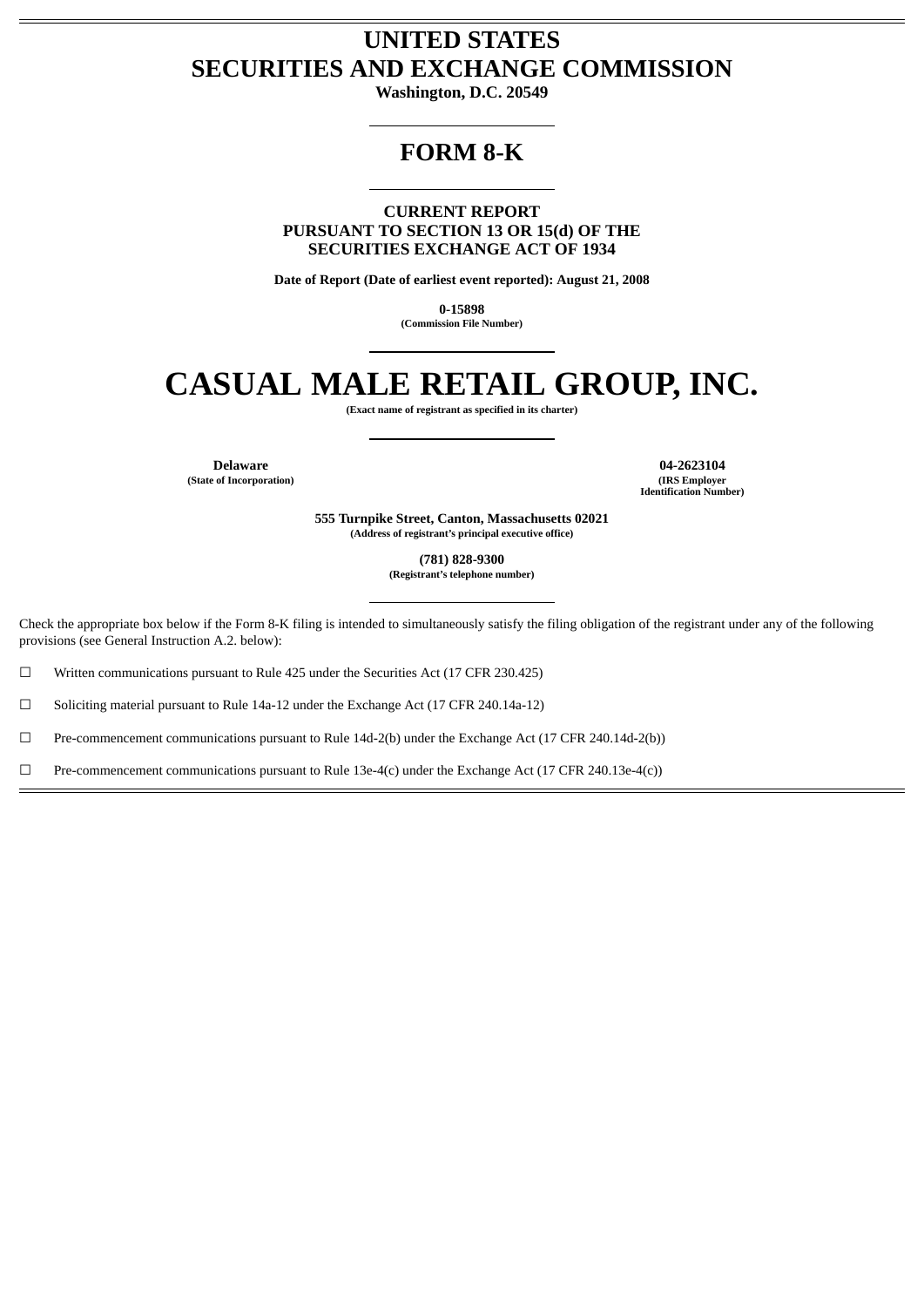# **Item 2.02 Results of Operations and Financial Condition.**

On August 21, 2008, Casual Male Retail Group, Inc. (the "Company") issued a press release announcing the Company's sales and results of operations for the second quarter and first six months of fiscal 2008.

## **Item 9.01 Financial Statements and Exhibits.**

(d) Exhibits

| <b>Exhibit No.</b> | Description                                                                                                      |
|--------------------|------------------------------------------------------------------------------------------------------------------|
| 99.1               | Press release announcing sales and operating results for the second quarter and first six months of fiscal 2008. |
|                    |                                                                                                                  |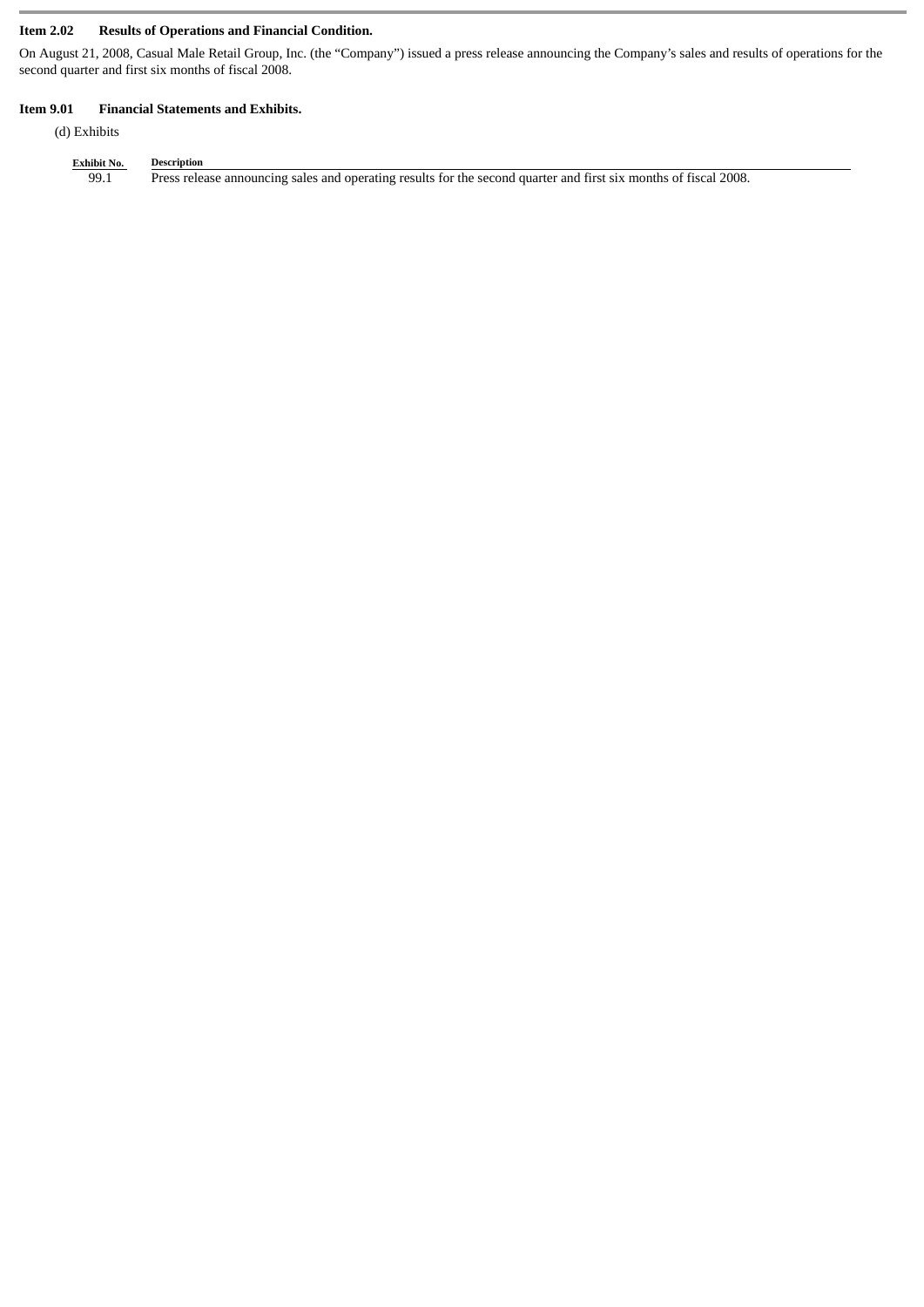SIGNATURES

Pursuant to the requirements of the Securities Exchange Act of 1934, the registrant has duly caused this report to be signed on its behalf by the undersigned, thereunto duly authorized.

# CASUAL MALE RETAIL GROUP, INC.

By: /s/ DENNIS R. HERNREICH

Name: Dennis R. Hernreich Title: Executive Vice President and Chief Financial Officer

Date: August 21, 2008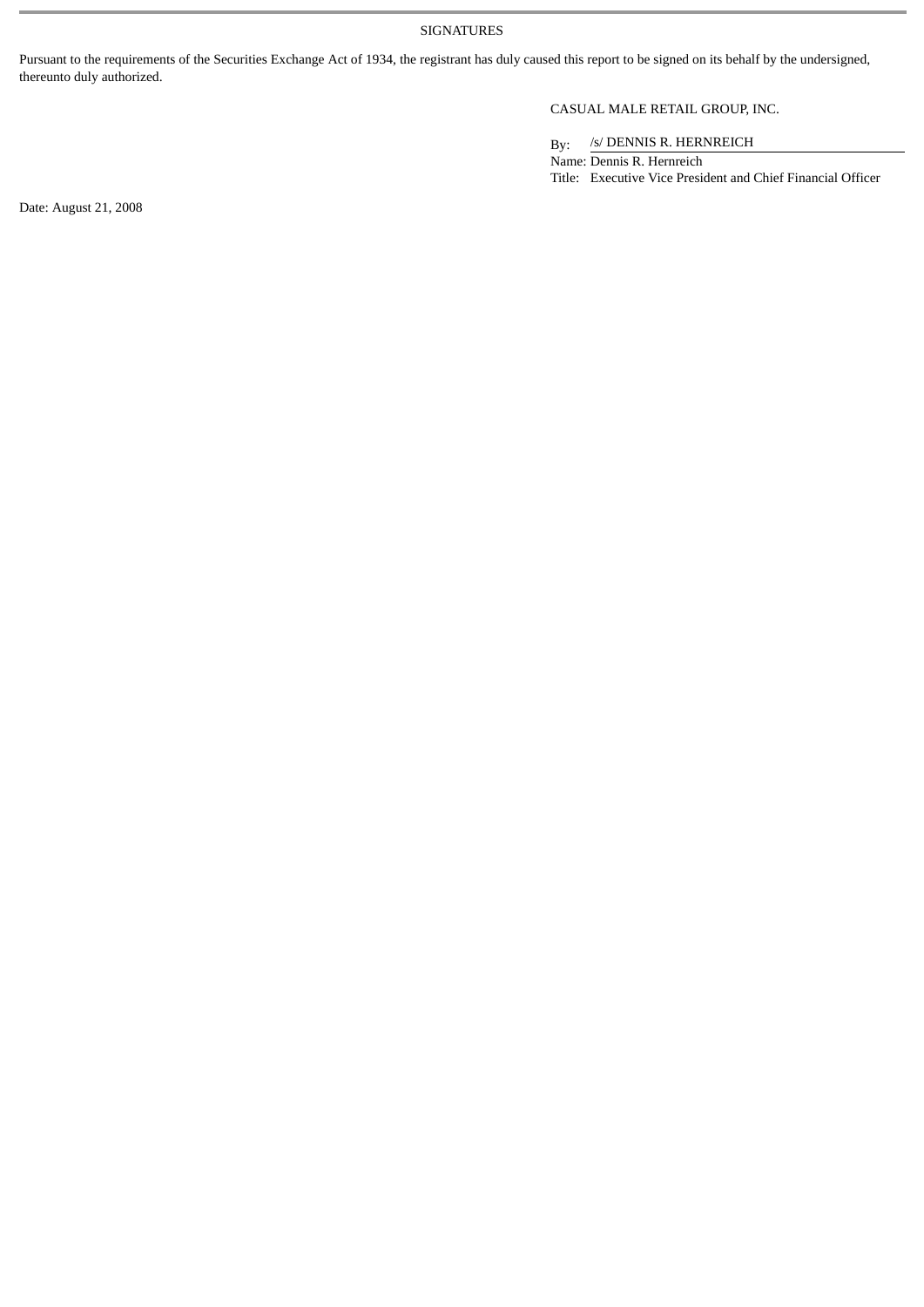

For Information, Contact:

Jeff Unger Vice President of Investor Relations Casual Male Retail Group, Inc. 561-482-9715

Andrew Bard Weber Shandwick 212-445-8368

#### **CASUAL MALE RETAIL GROUP, INC. REPORTS SALES AND OPERATING RESULTS FOR THE SECOND QUARTER AND FIRST SIX MONTHS OF FISCAL 2008**

**CANTON, MA, (August 21, 2008) — Casual Male Retail Group, Inc. (NASDAQ: "CMRG")**, retail brand operator of *Casual Male XL, Rochester Clothing*, *B&T Factory Direct*, *LivingXL* and *ShoesXL*, announced today its sales and operating results for the second quarter and first six months of fiscal 2008.

Comparable sales for the thirteen week period ended August 2, 2008 increased 0.3% when compared to the same period of the prior year. For the twenty-six week period ended August 2, 2008 comparable sales decreased 0.8% as compared to the same period of the prior year. Total sales for the second quarter of fiscal 2008 remained flat at \$113.5 million as compared to the second quarter of fiscal 2007. For the first six months of fiscal 2008, total sales decreased 1.4% to \$221.1 million as compared to \$224.2 million for the same period in the prior year.

For the second quarter of fiscal 2008, net income was \$1.9 million, or \$0.05 per diluted share, compared to net income for the second quarter of fiscal 2007 of \$2.5 million, or \$0.06 per diluted share. For the first six months of fiscal 2008, net income was \$2.0 million, or \$0.05 per diluted share, as compared to net income of \$3.6 million, or \$0.08 per diluted share for the first six months of fiscal 2007.

"Despite the continued weakness in the economy and in the men's apparel business, we saw an improvement in our sales performance trends this past quarter. Although overall store traffic continues to be down, our conversion rates and average sales transactions are up, which indicate to us we are executing well in this difficult retail environment," said David Levin, President and CEO of Casual Male.

### **2008 Guidance and Highlights**

The Company has revised its earnings guidance for fiscal 2008 to \$0.22 to \$0.27 per diluted share, a decrease of \$0.03 per diluted share from prior guidance, based on an estimated total sales level of \$470 to \$475 million. The earnings guidance was adjusted primarily as a result of expectations of continued weakness in the economy and softness in traffic and sales trends.

Investors are invited to listen to a broadcast of the Company's conference call to discuss its second quarter and first six months of fiscal 2008 earnings results. The conference call will broadcast live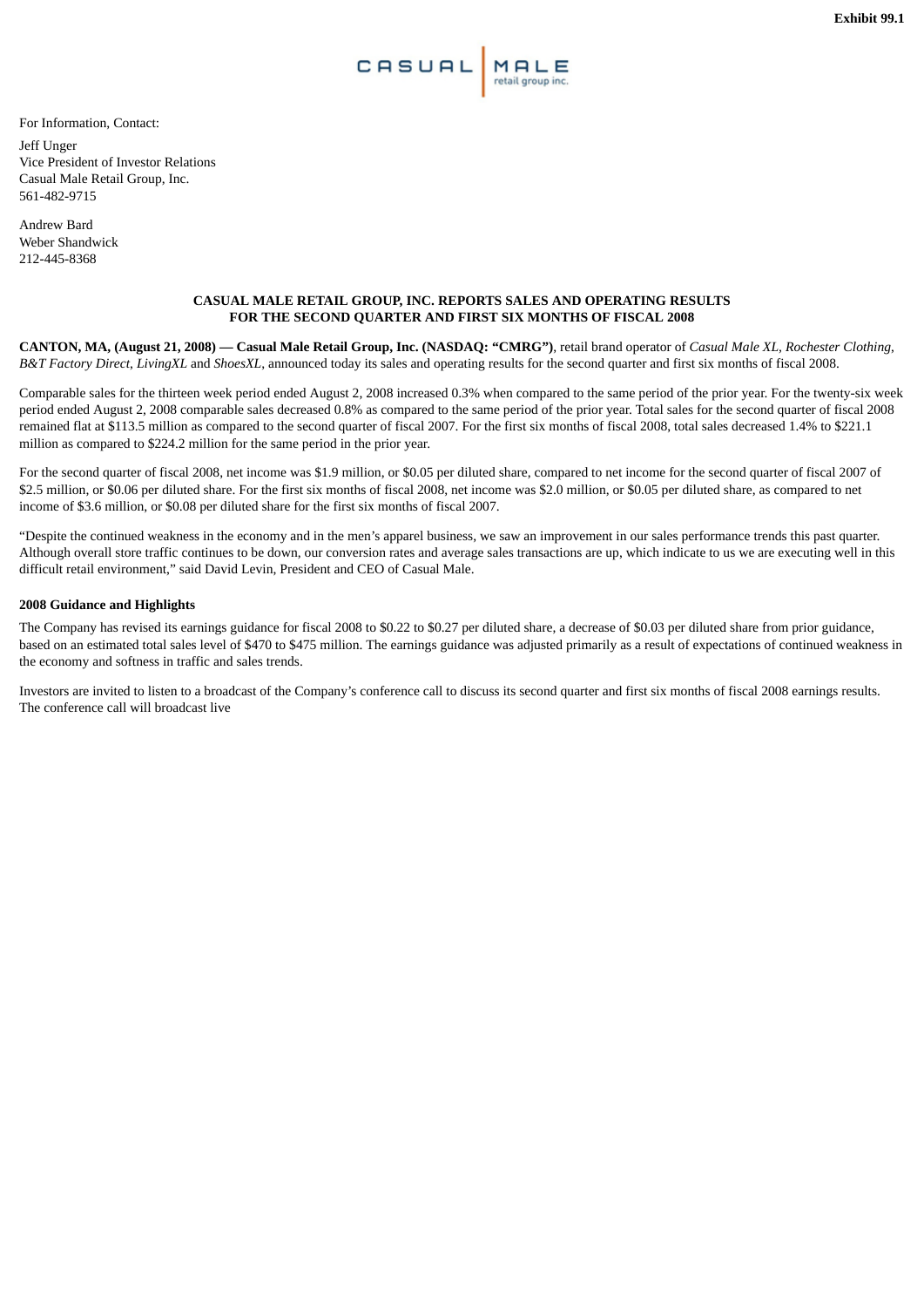today, Thursday, August 21, 2008 at 9:00 a.m. Eastern Time at www.casualmalexl.com and then click on the investor relations icon. The call will be archived online within one hour after its completion. Participating in the call will be David Levin, President and Chief Executive Officer, and Dennis Hernreich, Executive Vice President, Chief Operating Officer and Chief Financial Officer.

During the conference call, the Company may discuss and answer questions concerning business and financial developments and trends. The Company's responses to questions, as well as other matters discussed during the conference call, may contain or constitute information that has not been disclosed previously.

Casual Male Retail Group, Inc., the largest retailer of big and tall men's apparel with operations throughout the United States, Canada and London, England, operates 463 Casual Male XL retail and outlet stores, 27 Rochester Clothing stores, and direct to consumer businesses which include several catalogs and ecommerce sites. The Company is headquartered in Canton, Massachusetts, and its common stock is listed on the NASDAQ Global Market under the symbol "CMRG."

*Certain information contained in this press release, including the Company's expectations regarding sales and operating results for fiscal 2008, constitutes forward-looking statements under the federal securities laws. The discussion of forward-looking information requires management of the Company to make certain estimates and assumptions regarding the overall retail environment and the Company's strategic plans and the effect of such plans on the Company's financial results. The Company's actual results and the implementation of its plans and operations may differ materially from forward-looking statements made by the Company. The Company encourages readers of forward-looking information concerning the Company to refer to its prior filings with the Securities and Exchange Commission, including without limitation, its Annual Report on Form 10-K filed on March 26, 2008, that set forth certain risks and uncertainties that may have an impact on future results and direction of the Company.*

*Forward-looking statements contained in this press release speak only as of the date of this release. Subsequent events or circumstances occurring after such date may render these statements incomplete or out of date. The Company undertakes no obligation and expressly disclaims any duty to update such statements.*

*[tables to follow]*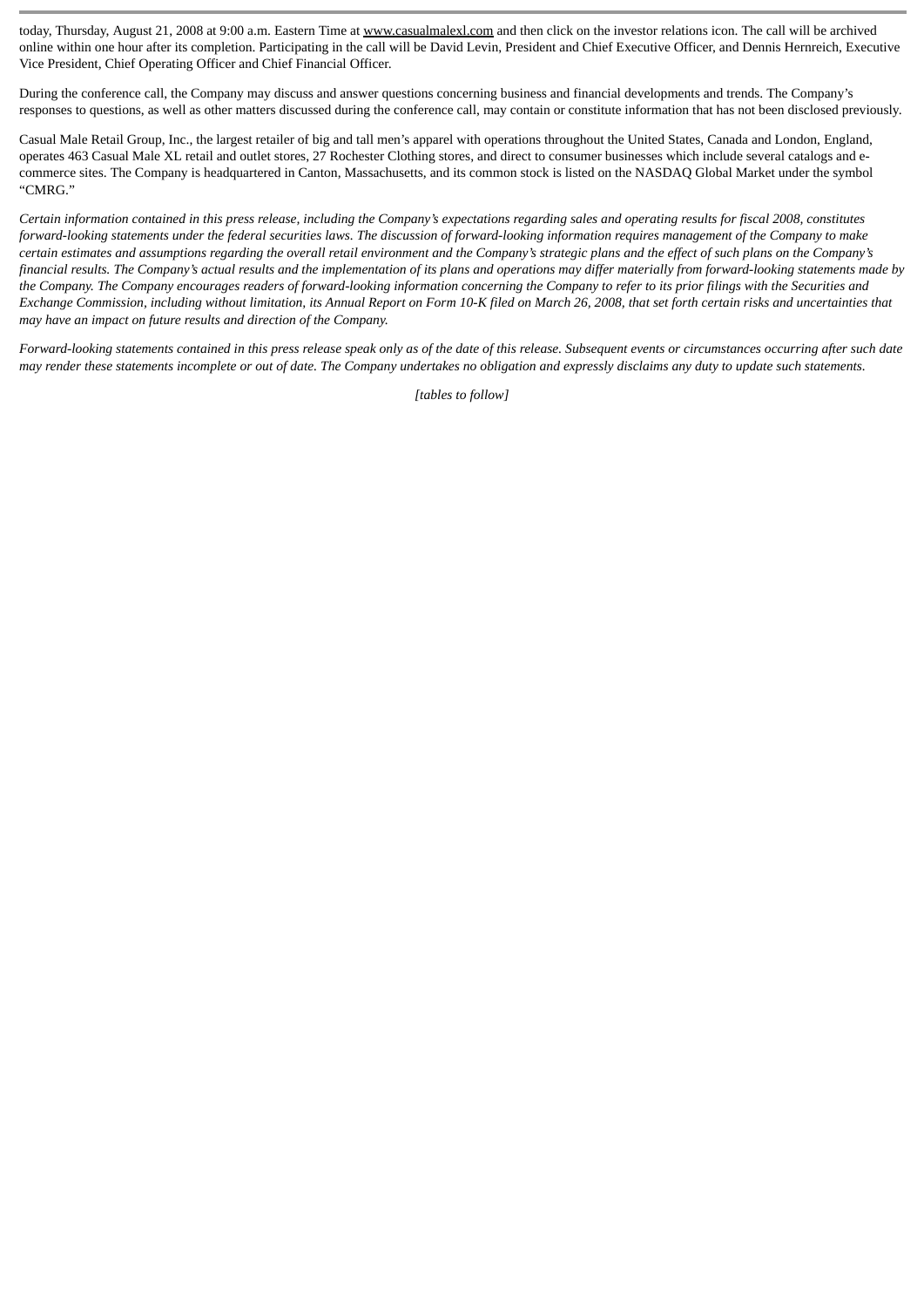#### CASUAL MALE RETAIL GROUP, INC. CONSOLIDATED STATEMENTS OF OPERATIONS *(In thousands, except per share data)*

|                                                       | For the three months ended |                |                       |              | For the six months ended |    |                       |  |
|-------------------------------------------------------|----------------------------|----------------|-----------------------|--------------|--------------------------|----|-----------------------|--|
|                                                       | <b>August 2, 2008</b>      |                | <b>August 4, 2007</b> |              | <b>August 2, 2008</b>    |    | <b>August 4, 2007</b> |  |
| <b>Sales</b>                                          | \$<br>113,475              | \$             | 113,529               | $\mathbb{S}$ | 221,117                  | \$ | 224,160               |  |
| Cost of goods sold including occupancy                | 62,137                     |                | 60,699                |              | 121,440                  |    | 120,706               |  |
| Gross profit                                          | 51,338                     |                | 52,830                |              | 99,677                   |    | 103,454               |  |
| Expenses:                                             |                            |                |                       |              |                          |    |                       |  |
| Selling, general and administrative                   | 43,485                     |                | 42,875                |              | 86,805                   |    | 86,217                |  |
| Depreciation and amortization                         | 4,107                      |                | 4,194                 |              | 8,275                    |    | 8,218                 |  |
| <b>Total expenses</b>                                 | 47,592                     |                | 47,069                |              | 95,080                   |    | 94,435                |  |
| Operating income                                      | 3,746                      |                | 5,761                 |              | 4,597                    |    | 9,019                 |  |
| Other income, net                                     | 132                        |                | 138                   |              | 262                      |    | 275                   |  |
| Interest expense, net                                 | (733)                      |                | (1,070)               |              | (1,554)                  |    | (1, 876)              |  |
| Income from continuing operations before income taxes | 3,145                      |                | 4,829                 |              | 3,305                    |    | 7,418                 |  |
| Provision for income taxes                            | 1,258                      |                | 1,931                 |              | 1,322                    |    | 2,965                 |  |
| Income from continuing operations                     | 1,887                      |                | 2,898                 |              | 1,983                    |    | 4,453                 |  |
| Loss from discontinued operations, net of taxes       |                            |                | (425)                 |              |                          |    | (854)                 |  |
| Net income                                            | \$<br>1,887                | \$             | 2,473                 | $\,$         | 1,983                    | \$ | 3,599                 |  |
| Net income per share - basic                          |                            |                |                       |              |                          |    |                       |  |
| Income from continuing operations                     | \$<br>0.05                 | \$             | 0.07                  | \$           | 0.05                     | \$ | 0.11                  |  |
| Loss from discontinued operations                     | \$<br>0.00                 | \$             | (0.01)                | \$           | 0.00                     | \$ | (0.02)                |  |
| Net income per share - basic                          | \$<br>0.05                 |                | 0.06                  | $\sqrt{3}$   | 0.05                     | \$ | 0.09                  |  |
| Net income per share - diluted                        |                            |                |                       |              |                          |    |                       |  |
| Income from continuing operations                     | \$<br>0.05                 | \$             | 0.07                  | \$           | 0.05                     | \$ | 0.10                  |  |
| Loss from discontinued operations                     | \$<br>0.00                 | \$             | (0.01)                | \$           | 0.00                     | \$ | (0.02)                |  |
| Net income per share - diluted                        | \$<br>0.05                 | $\mathfrak{s}$ | 0.06                  | \$           | 0.05                     | \$ | 0.08                  |  |
| Weighted-average number of common shares outstanding: |                            |                |                       |              |                          |    |                       |  |
| <b>Basic</b>                                          | 41,405                     |                | 41,606                |              | 41,398                   |    | 41,899                |  |
| Diluted                                               | 41,689                     |                | 43,338                |              | 41,690                   |    | 43,878                |  |